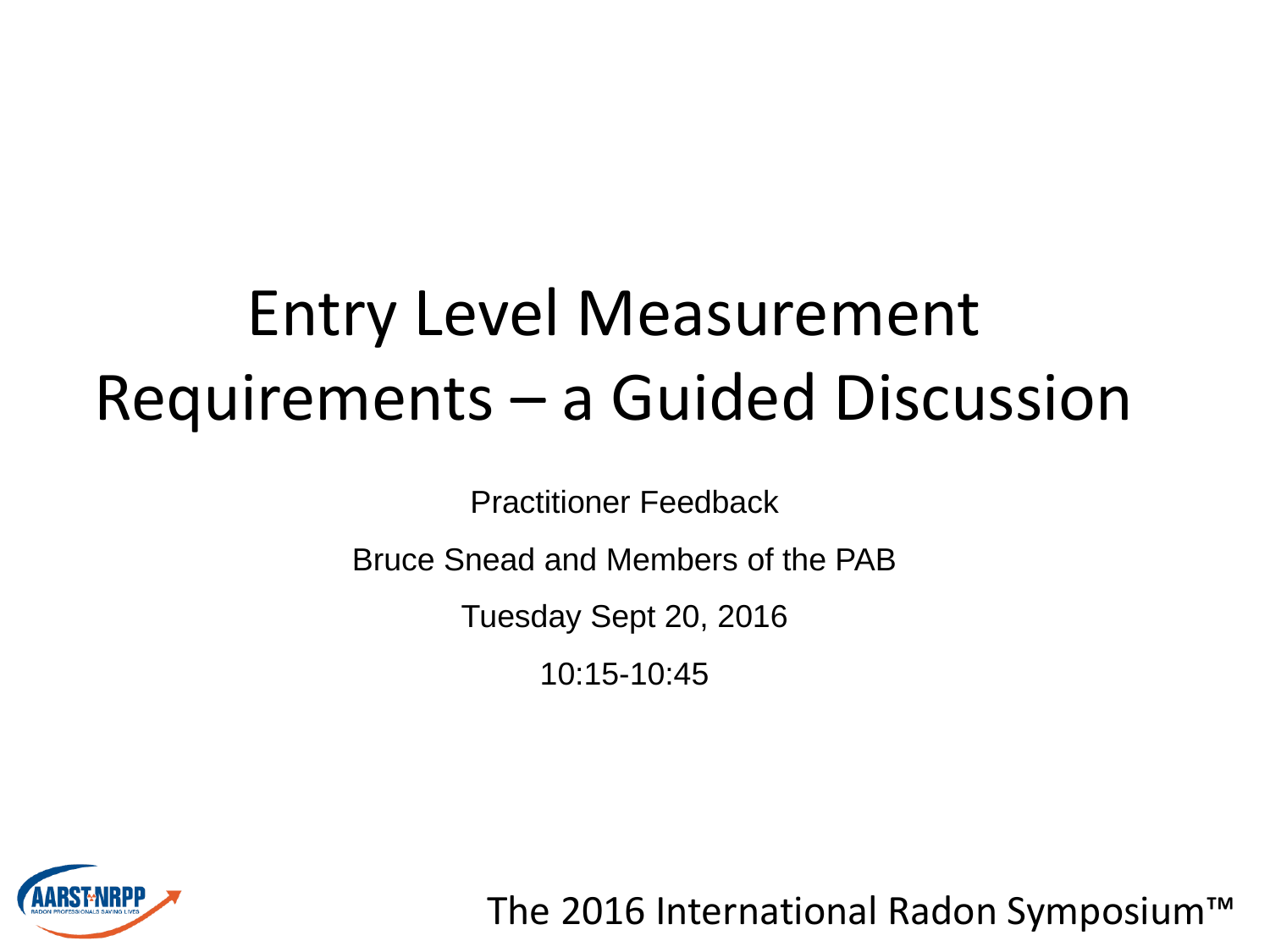# Purpose

This session will seek input from participants on the essential knowledge and skills that training and exam/assessment tools should address for those who seek NRPP measurement certification.

This will help guide the revision of the requirements for training and assessment to reflect the status and needs of the industry and help NRPP achieve ANSI certification status.



The 2016 International Radon Symposium™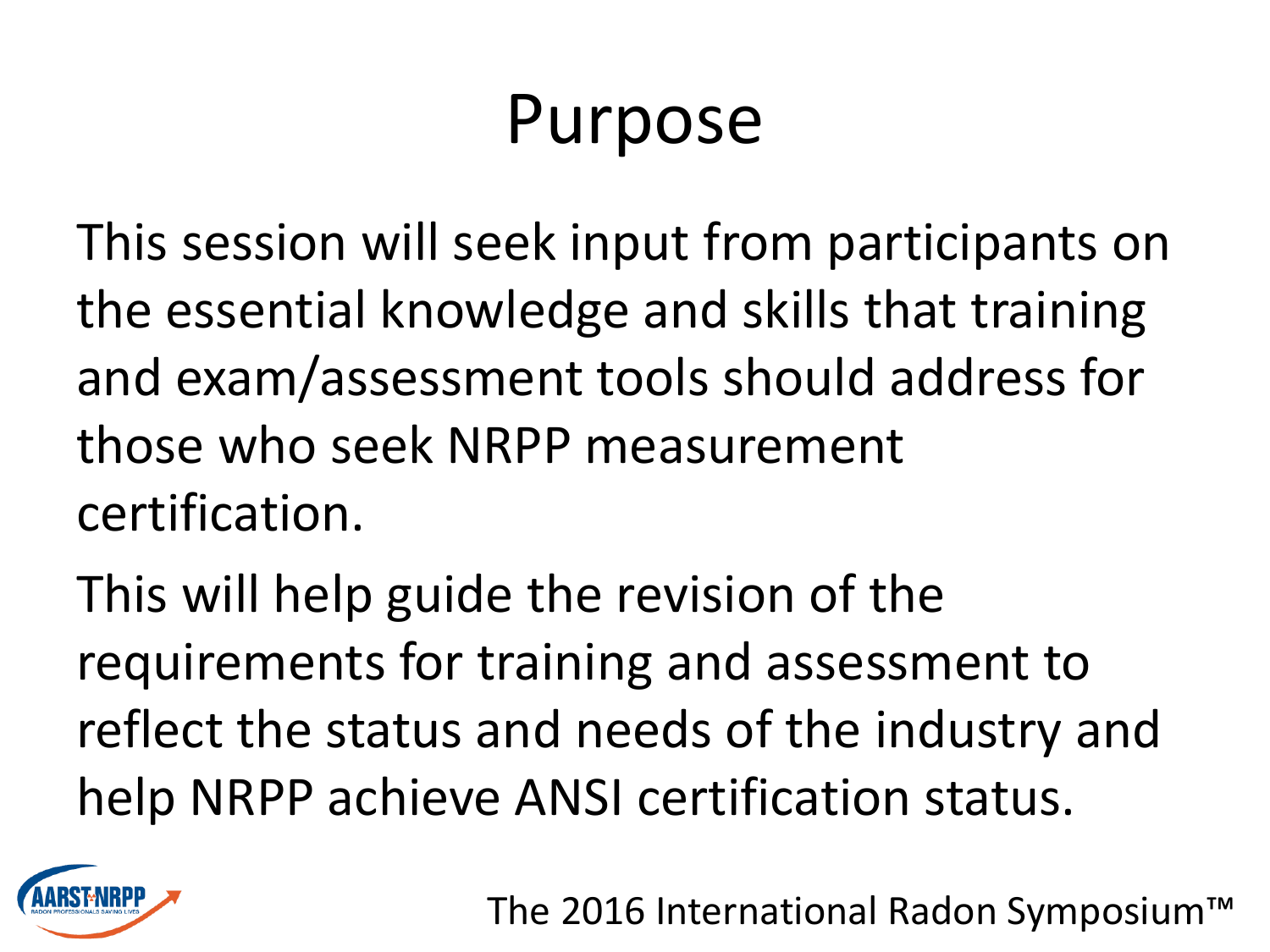#### • **I. Evaluate**

- 01/01 Establish the purpose of the tests by interviewing the occupant or contact person in order to select tests, methods and conditions.
- 01/02 Interview the occupants to establish pretest conditions, to inform them of possible test requirements, and to obtain information about the house.
- 01/03 Inspect the house in order to determine if test requirements have been met and to confirm the initial selection of tests, methods and strategies.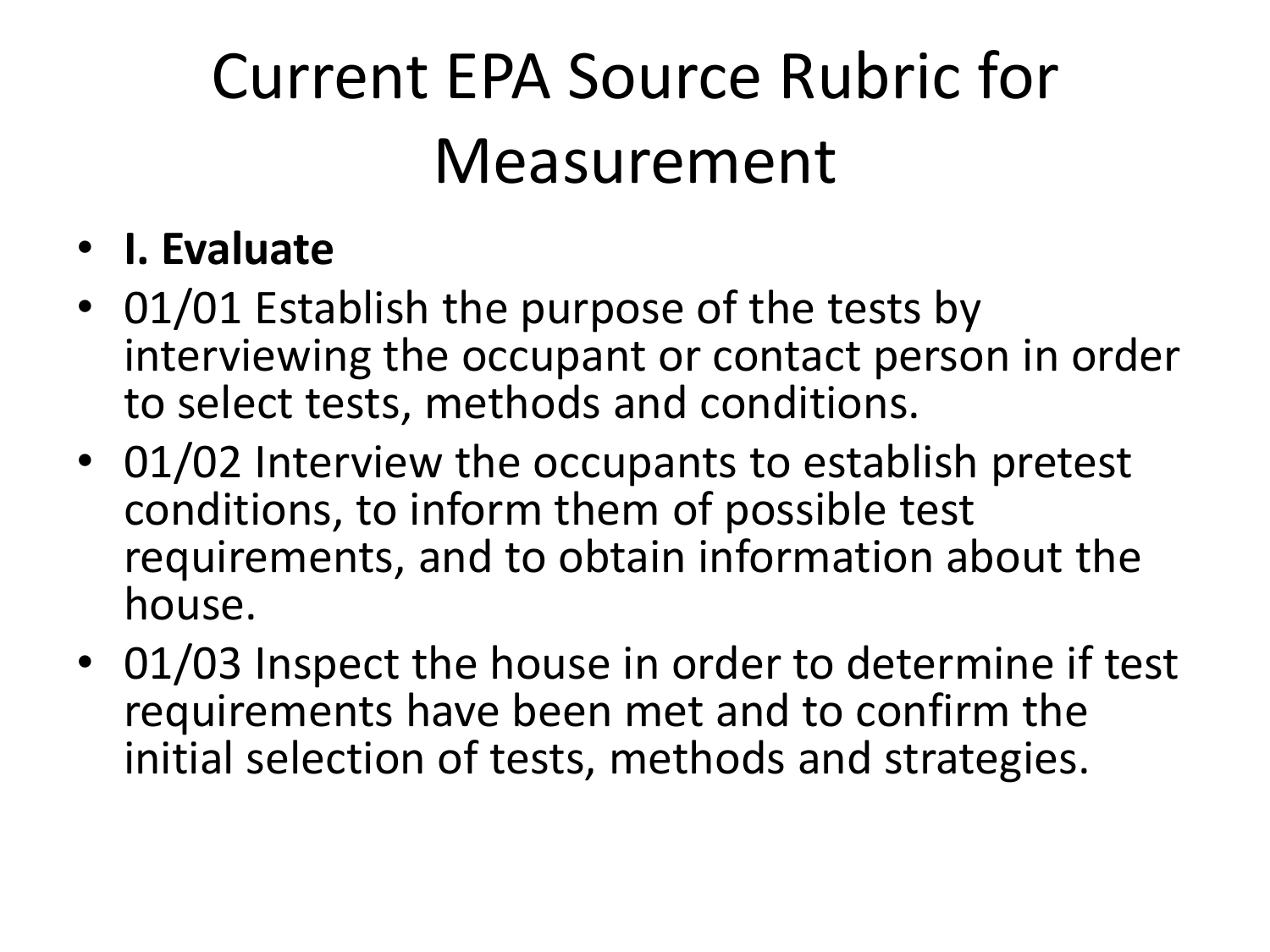- **II. Perform Tests**
- 02/01 Determine and note pretest and post-test conditions.
- Place, expose, and retrieve devices in accordance with measurement strategies in order to determine the concentration of radon and/or radon decay products during the exposure period.
- Verify test conditions and requirements (determine if tampering has occurred).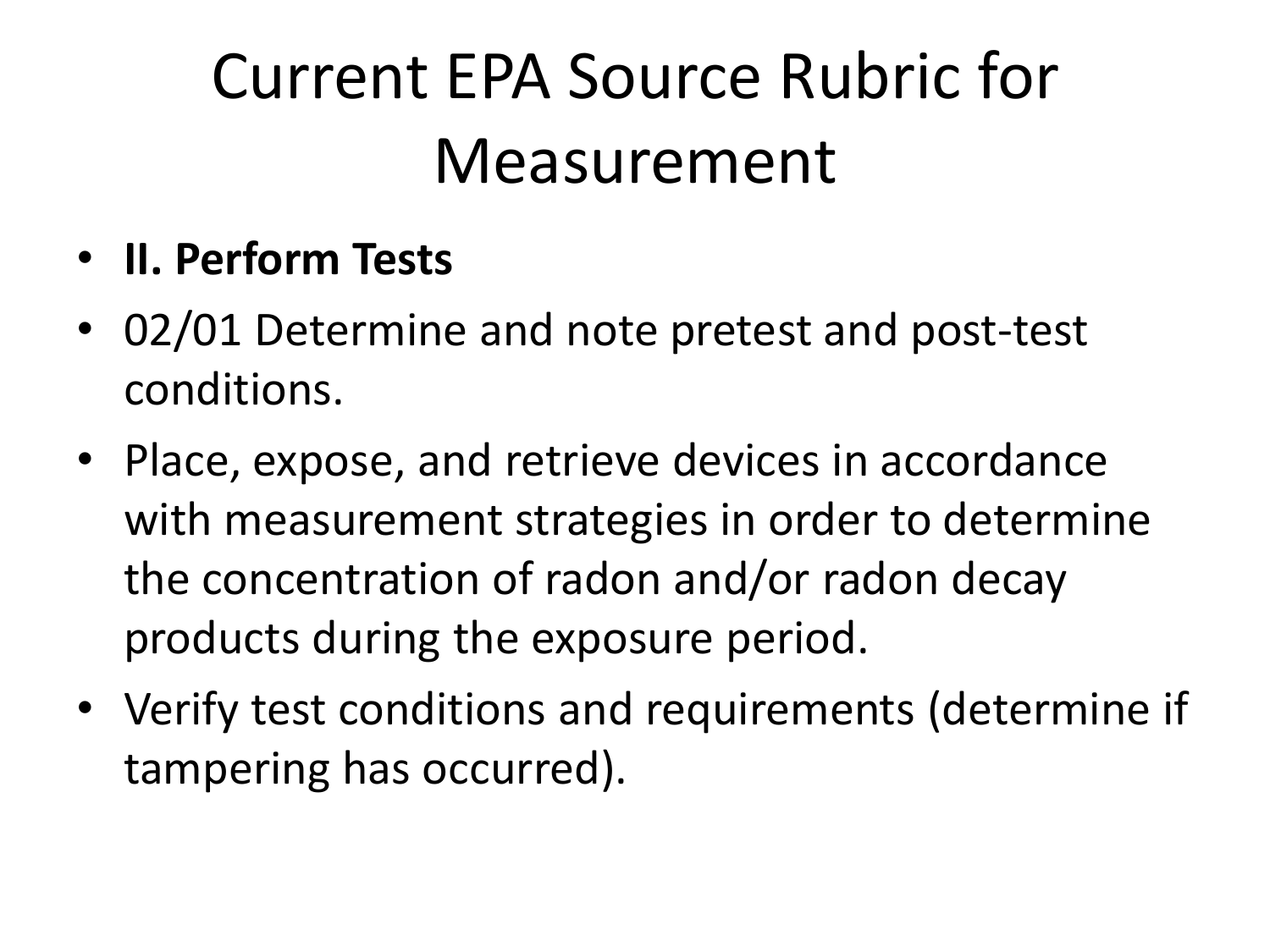- **III.Analyze Measurements**
- 03/01 Process devices analyze and validate measurement data as required in order to obtain concentrations of radon and/or radon decay products during the measurement period. (Provide quality assurance through frequent calibrations, and use of duplicate and replicate tests).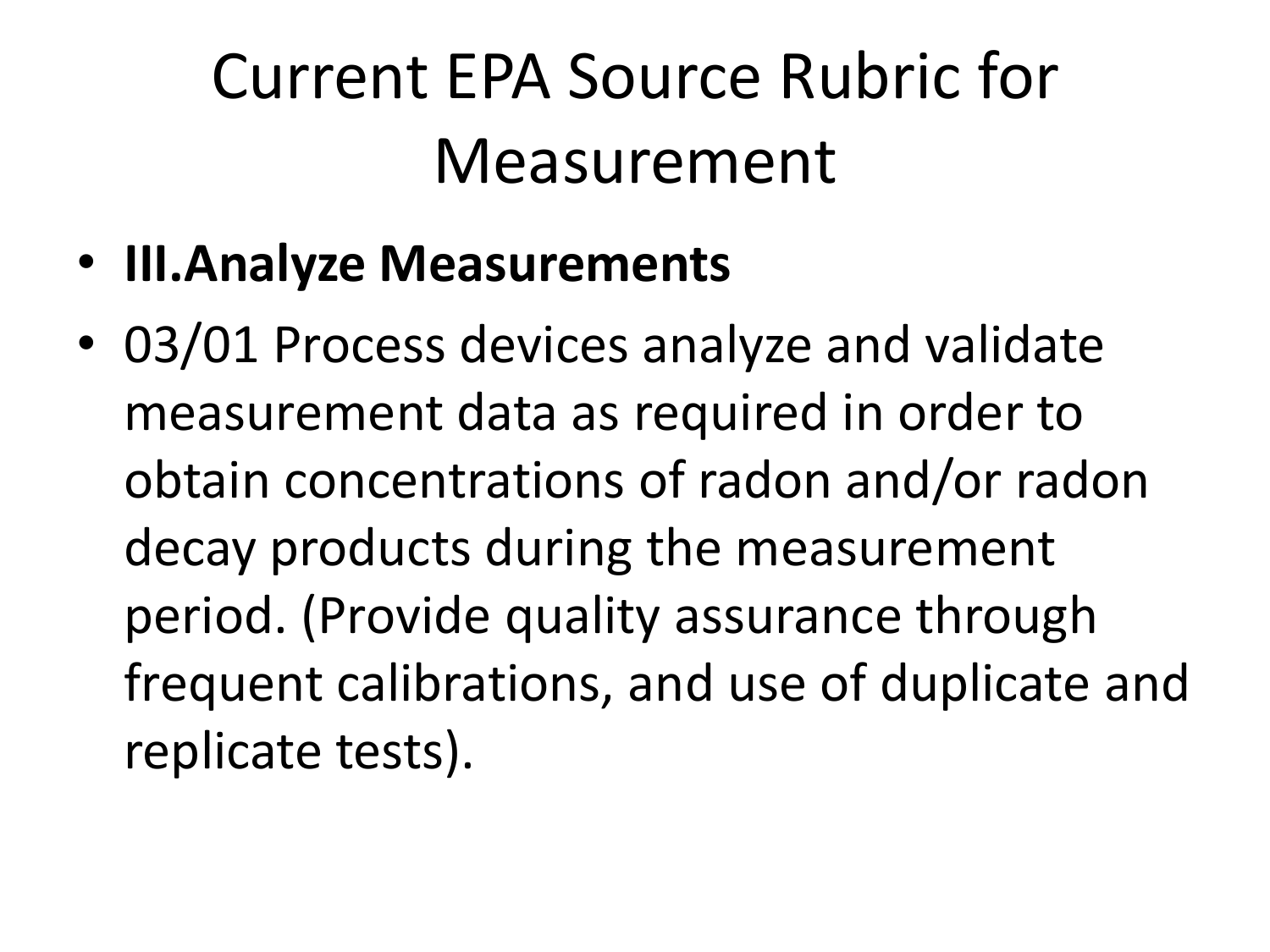- **IV. Interpret Measurements**
- 04/01 Determine the significance of the test results by reviewing the conditions under which they were obtained and by comparing them with published guidelines in order to formulate recommendations.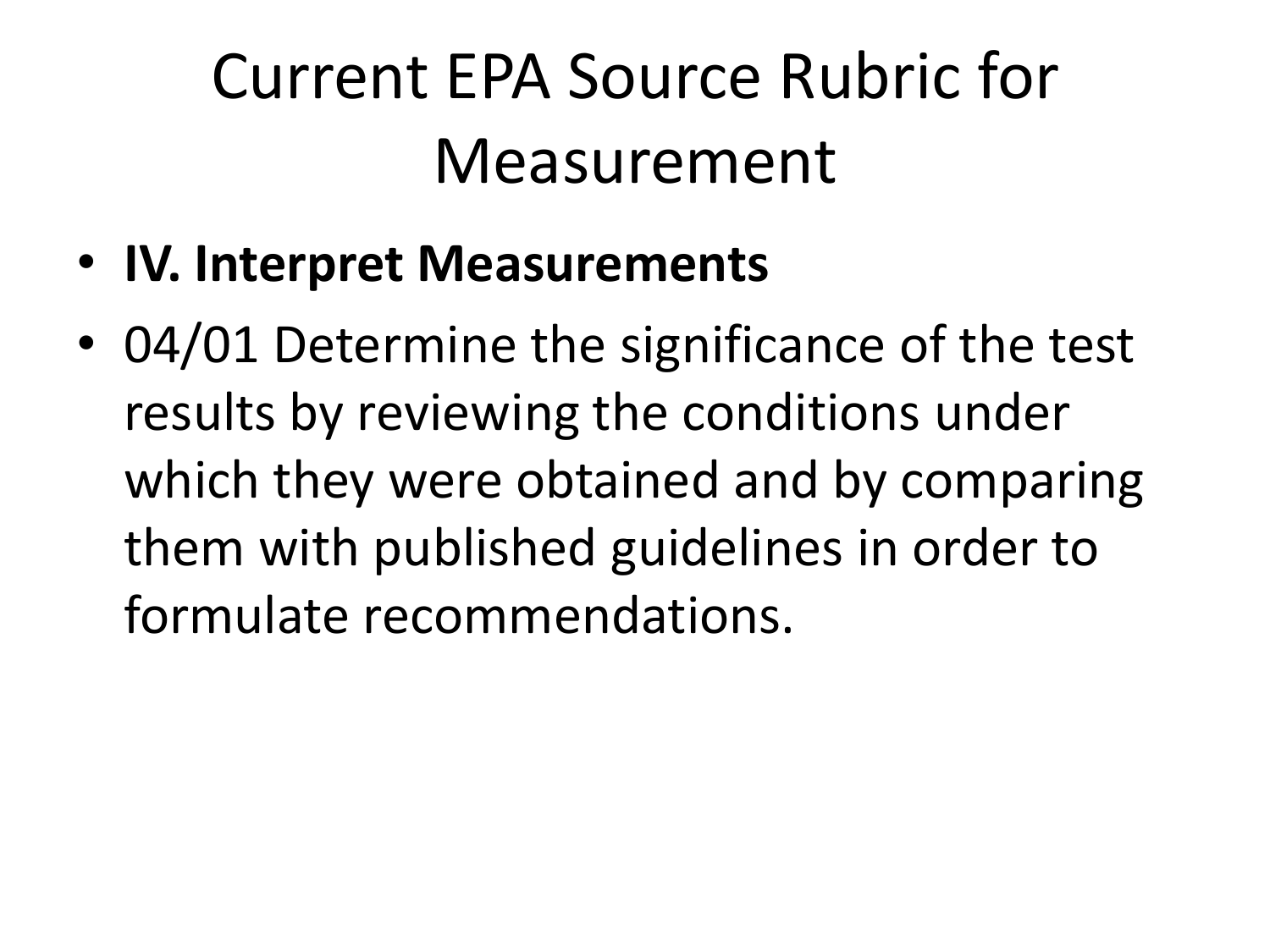- **V. Report Findings**
- 05/01 Convey survey results, recommendations and published information on radon and radon health effects to clients in order to permit them to make informed decisions.
- 05/02 Provide advice on possible mitigation strategies, if requested by client.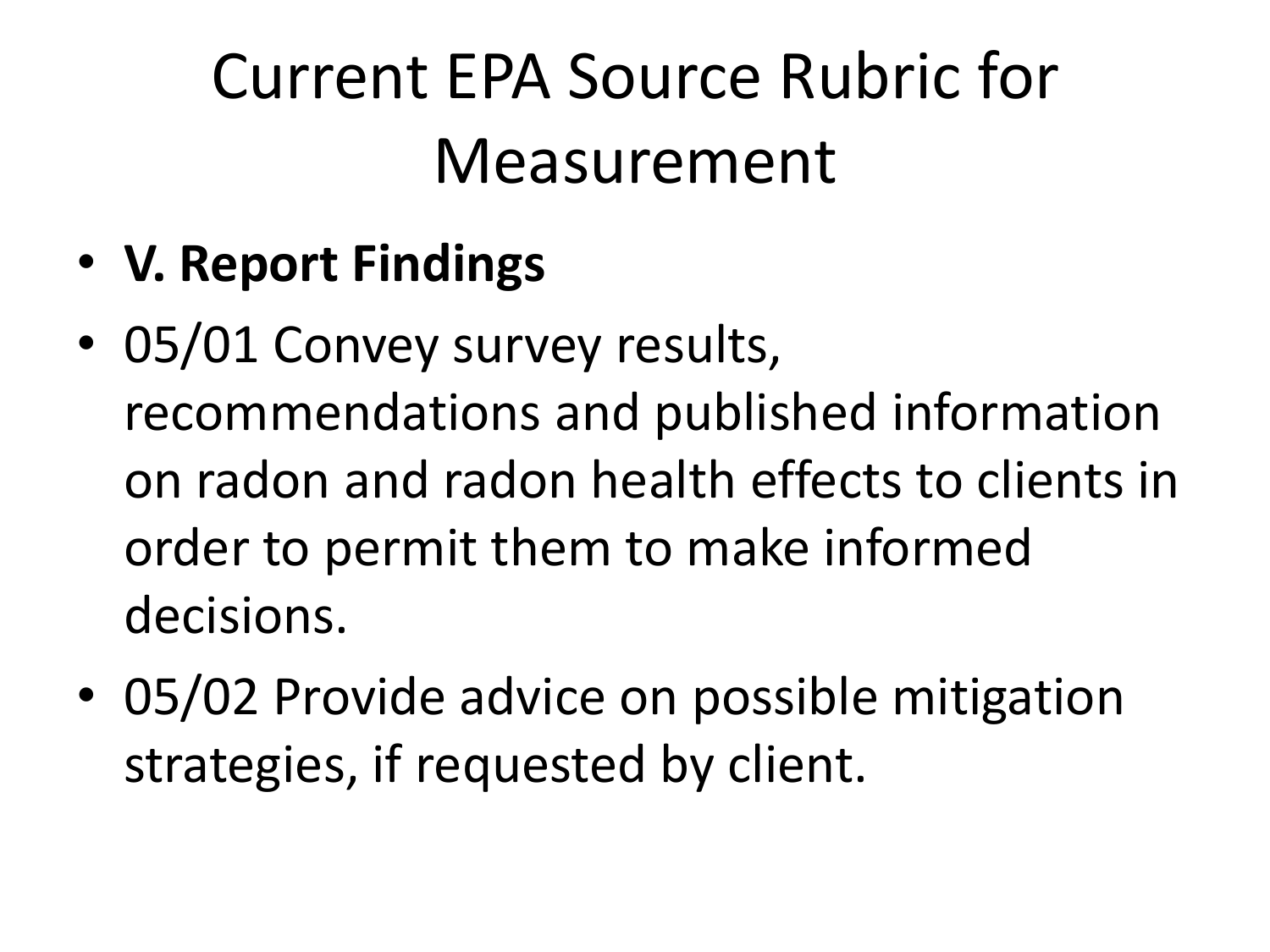- **VI. Ethics**
- 06/01 The radon measurement professional adheres to the highest of standards of business and ethical practice and respects the privacy rights of clients.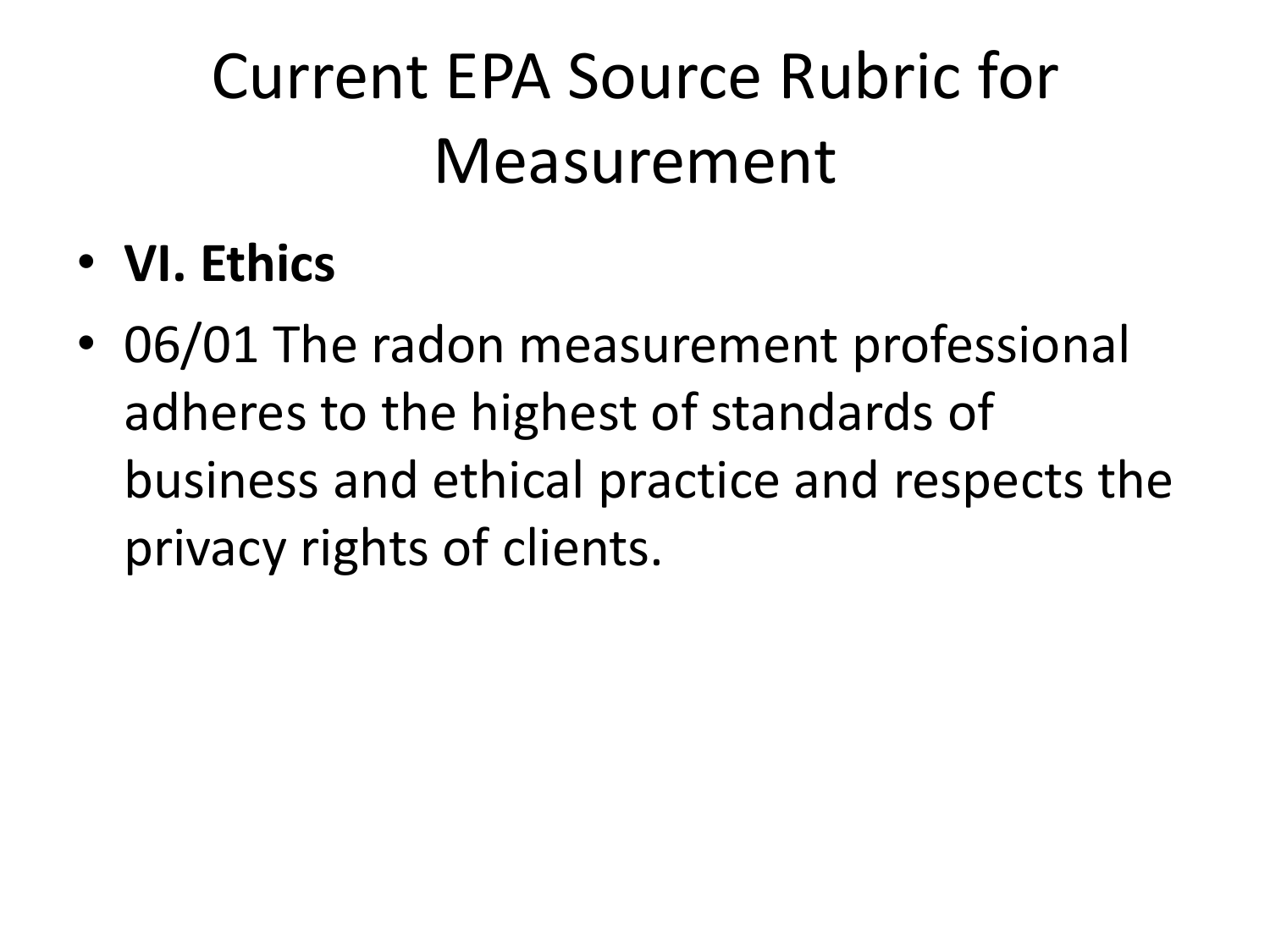Types of tests Properties of radon Radon sources and entry routes Measurement protocols and guidelines Testing laws and regulations Conditions affecting test results Health effects and action levels Principles of building construction **Client requirements** Safety standards Factors necessary to make valid measurements QA/QC procedures & requirements Documentation requirements Basics of radiation physics Elementary statistics and applications Mitigation strategies and guidelines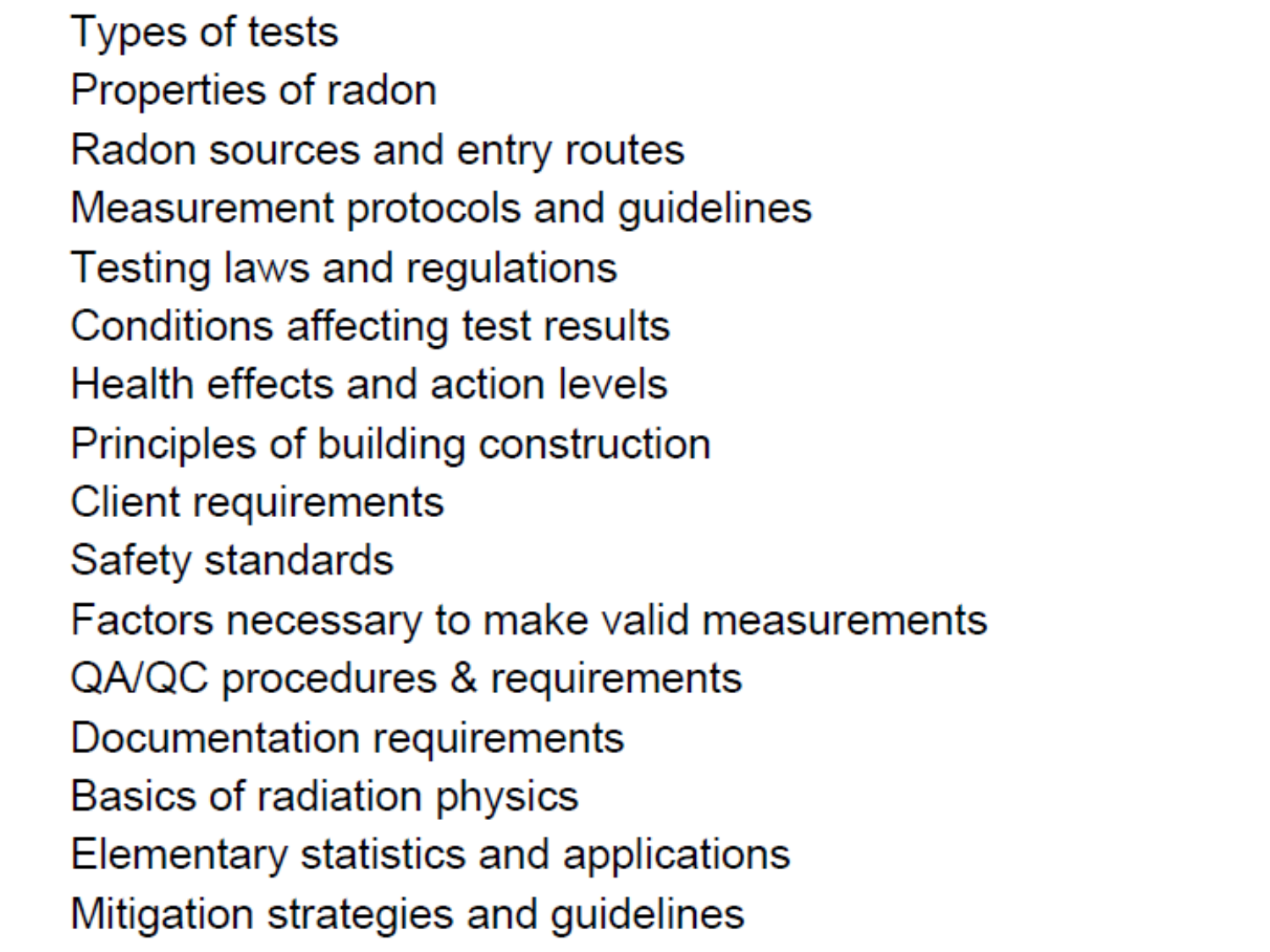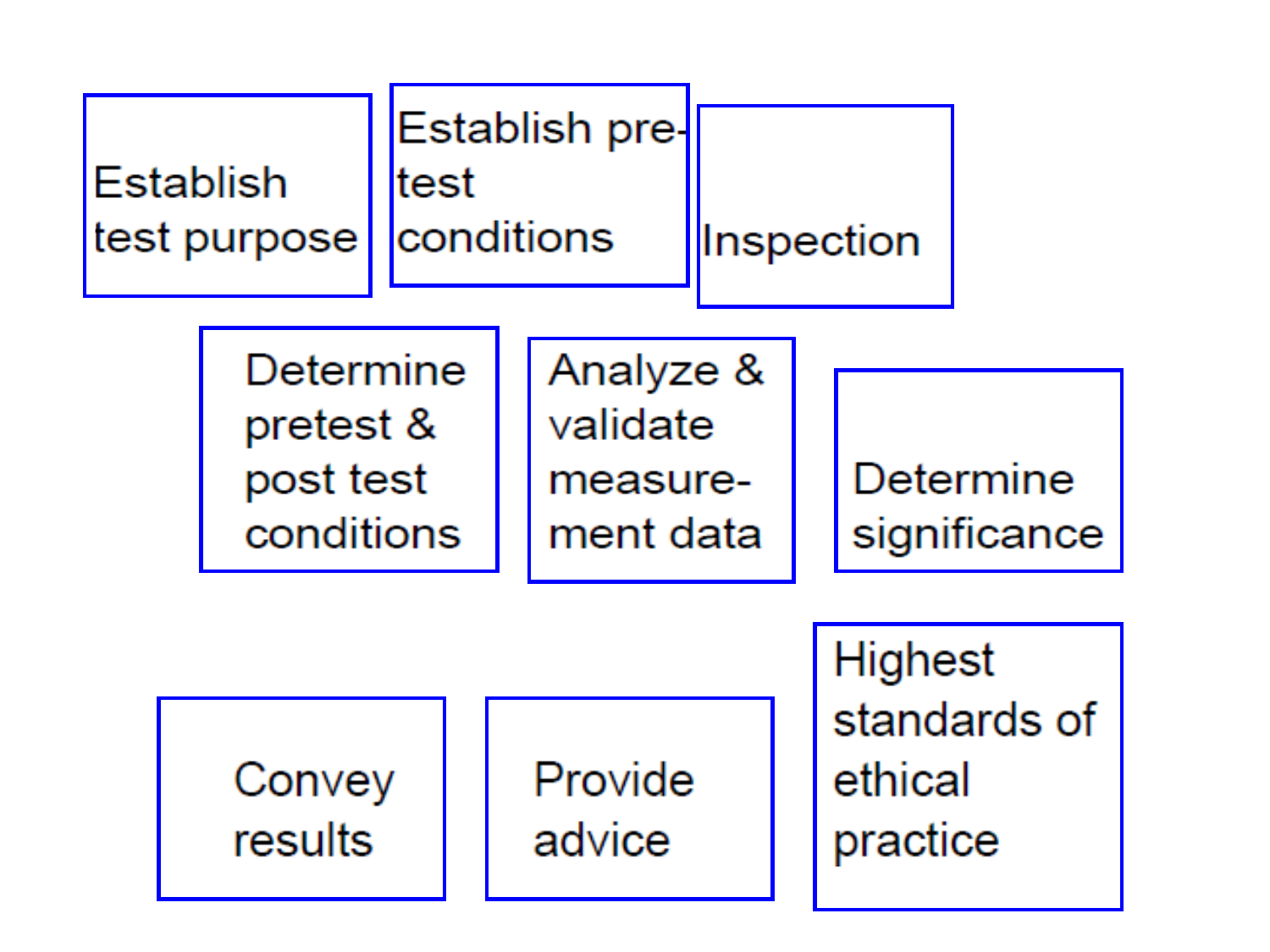### Input - Standard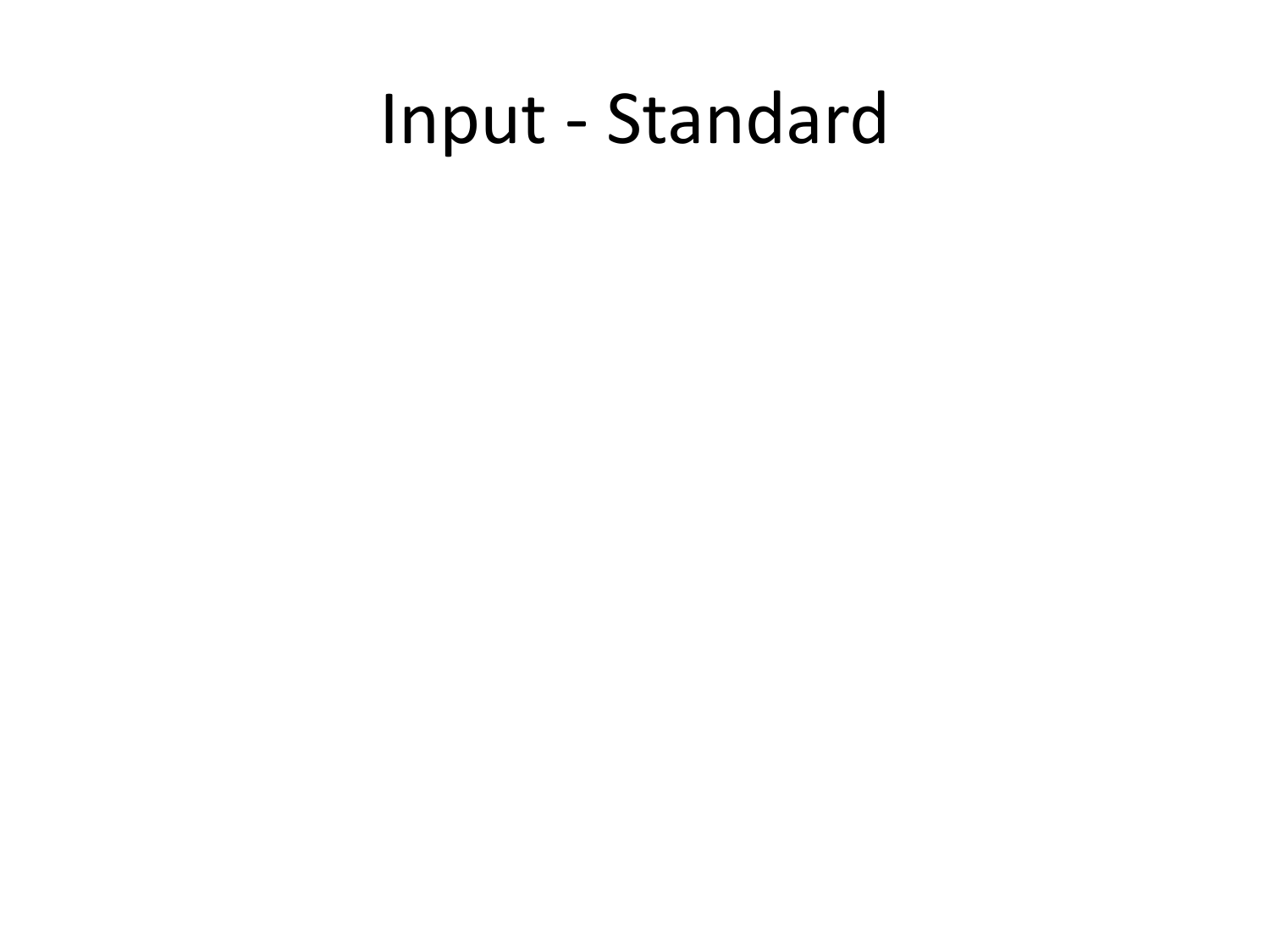#### Input - Standard and Analytical

- 
- -
- -
- 
-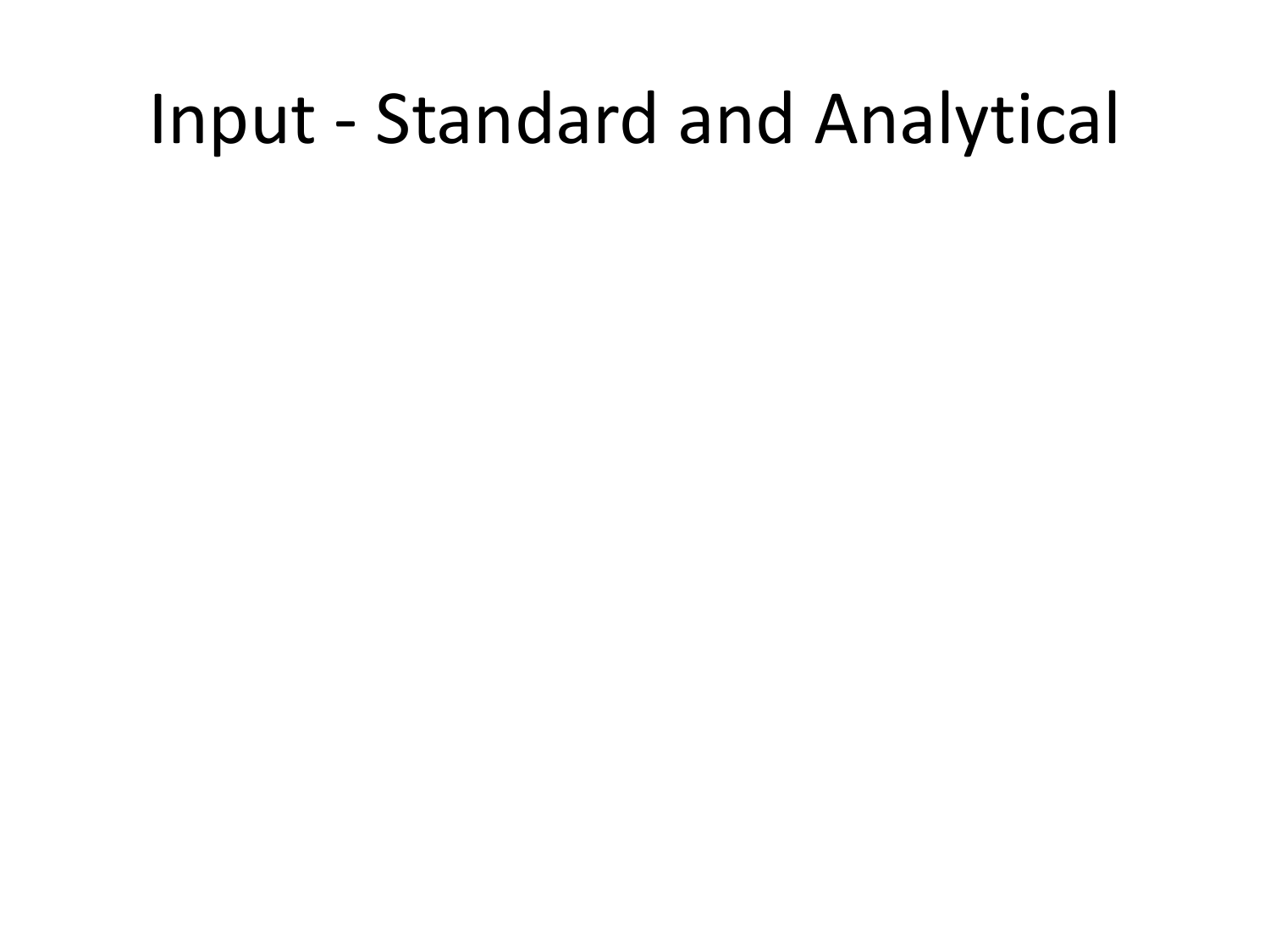#### Input - Others?